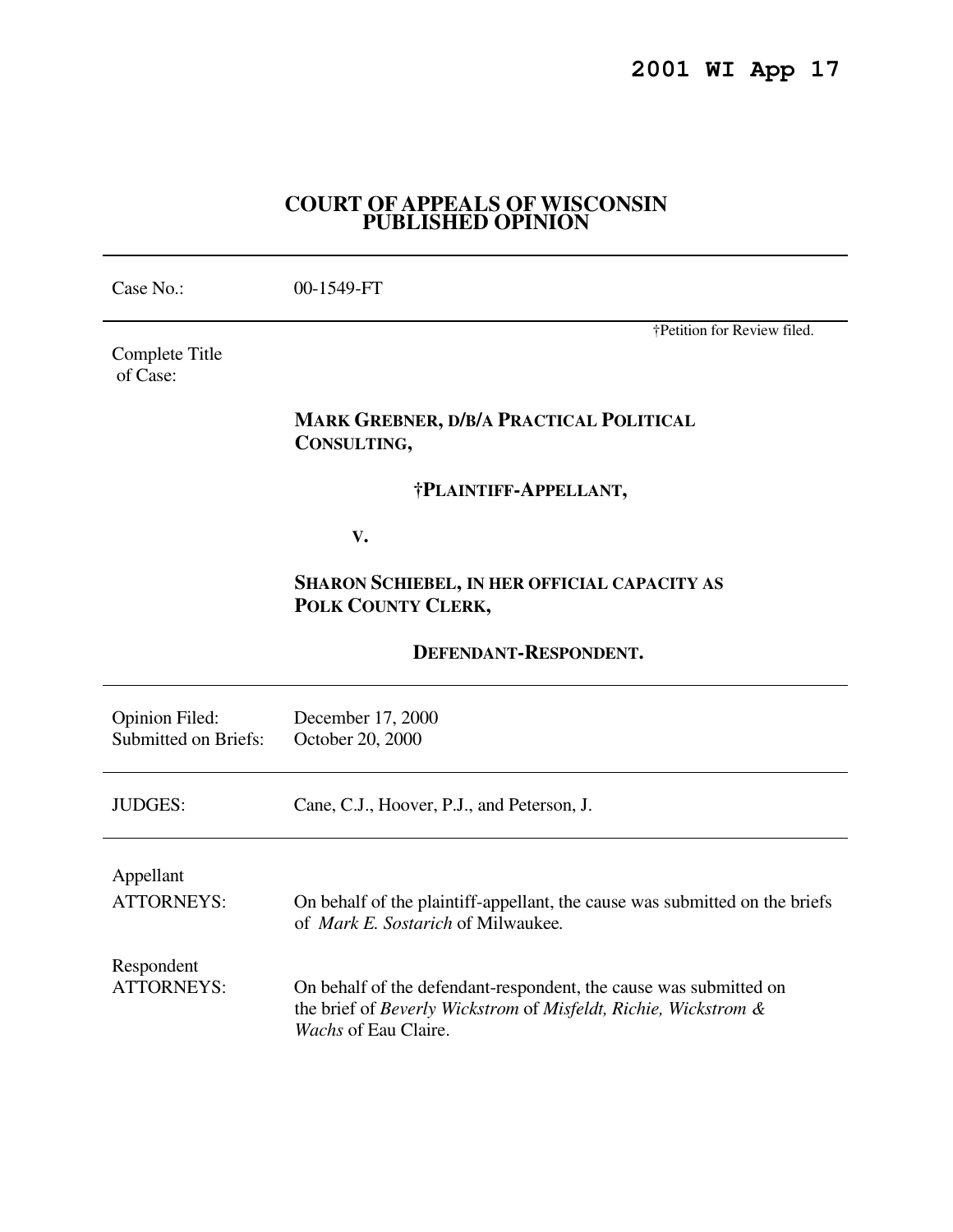# **COURT OF APPEALS DECISION DATED AND FILED**

December 27, 2000

**Cornelia G. Clark Clerk, Court of Appeals of Wisconsin** 

# **2001 WI App 17**

## **NOTICE**

**This opinion is subject to further editing. If published, the official version will appear in the bound volume of the Official Reports.**

**A party may file with the Supreme Court a petition to review an adverse decision by the Court of Appeals.** *See* **WIS. STAT. § 808.10 and RULE 809.62.** 

**No. 00-1549-FT** 

#### **STATE OF WISCONSIN IN COURT OF APPEALS**

**MARK GREBNER, D/B/A PRACTICAL POLITICAL CONSULTING,** 

#### **PLAINTIFF-APPELLANT,**

 **V.** 

**SHARON SCHIEBEL, IN HER OFFICIAL CAPACITY AS POLK COUNTY CLERK,** 

 **DEFENDANT-RESPONDENT.** 

 APPEAL from a judgment of the circuit court for Polk County: JAMES H. TAYLOR, Judge*. Affirmed.*

Before Cane, C.J., Hoover, P.J., and Peterson, J.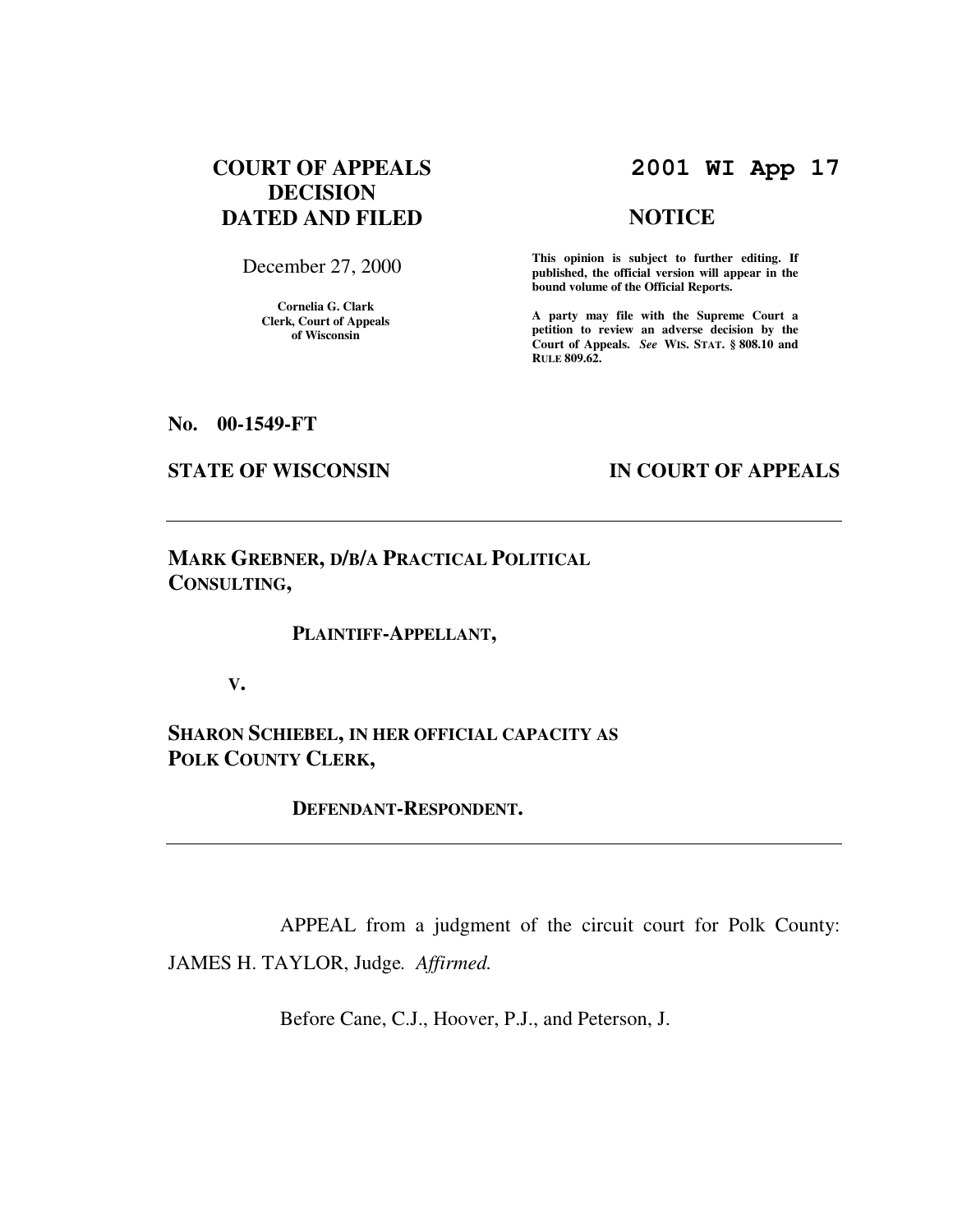¶1 CANE, C.J. Mark Grebner, d/b/a Practical Political Consulting, appeals from a judgment dismissing his complaint seeking a mandamus order to require the custodian of public records to permit him to make copies of voting records on his own portable photocopy machine.<sup>1</sup> Because it is the custodian of public records, not the requester, who has the option of determining how these records are copied, the judgment is affirmed.

¶2 The relevant facts are undisputed. Grebner does business as Practical Political Consulting, which provides voter histories to candidates, political parties and others involved in the electoral process. In 1999, Grebner dispatched employees throughout Wisconsin to obtain polling data from the various county clerks' offices. These employees were provided with a portable photocopying machine and supplies so that they could make immediate photocopies of pertinent records.

¶3 One of these offices was the Polk County clerk's office where Sharon Schiebel served as the clerk. Curt Raisig, an employee of Grebner, went to the Polk County clerk's office, carrying with him a small portable photocopying machine and necessary supplies for the machine. He requested and was granted access to the poll lists for all elections held during the past four years. He also indicated to the clerk that he intended to identify the necessary documents and then photocopy them using the portable photocopying machine that he had with him and available for inspection. Grebner stresses that Raisig never asked the clerk to make copies of the documents for him.

 $\overline{a}$ 

<sup>&</sup>lt;sup>1</sup> This is an expedited appeal under WIS. STAT. RULE 809.17 (1997-98).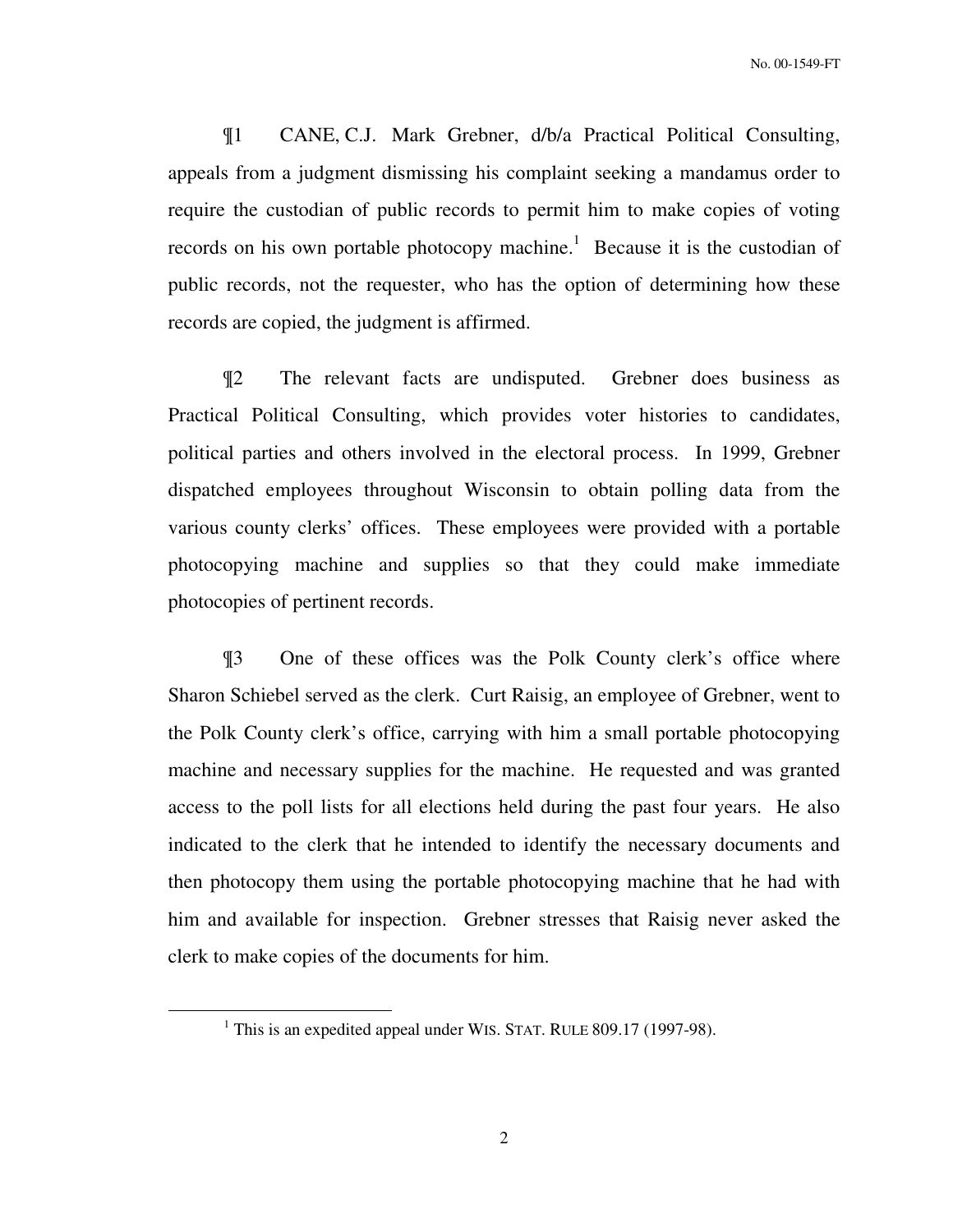¶4 Schiebel informed Raisig that he would not be allowed to make copies with his photocopying machine. Instead, she offered to assign a person from her office to photocopy the documents for a charge. Raisig then left and reported what happened to Grebner. Grebner contacted Schiebel by telephone and emphasized that he was not asking the clerk to copy the records for him. Instead, he simply wanted access to the records and intended to make his own copies with his portable photocopying machine. The clerk again refused to grant him permission to photocopy documents using his own photocopy machine.

¶5 In a July 10, 1999, letter, Grebner confirmed his earlier request and demanded that the clerk's office allow his staff access to the poll records, including the right to make copies on the portable photocopying machine. This request was again denied through a letter from the county's corporation counsel on behalf of the County clerk.

¶6 In response, Grebner inquired as to whether he could use a digital camera, instead of the photocopying machine, to photograph selected pages from the poll list. He also asked if he could use a laptop computer to immediately transcribe certain information from these documents into his company's database. The clerk's office, responding through the county's corporation counsel, said that Grebner's staff could use the digital camera and the laptop to copy the requested documents as long as it would not damage the documents. Instead of using the camera or computer, Grebner filed suit demanding that he be allowed to copy these documents with his own photocopying machine.

¶7 Both sides agreed that the trial court could resolve the issue on summary judgment. The trial court granted judgment to the county, concluding that WIS. STAT.  $\S 19.35(1)(b)$  gives the clerk the option of allowing the requester

3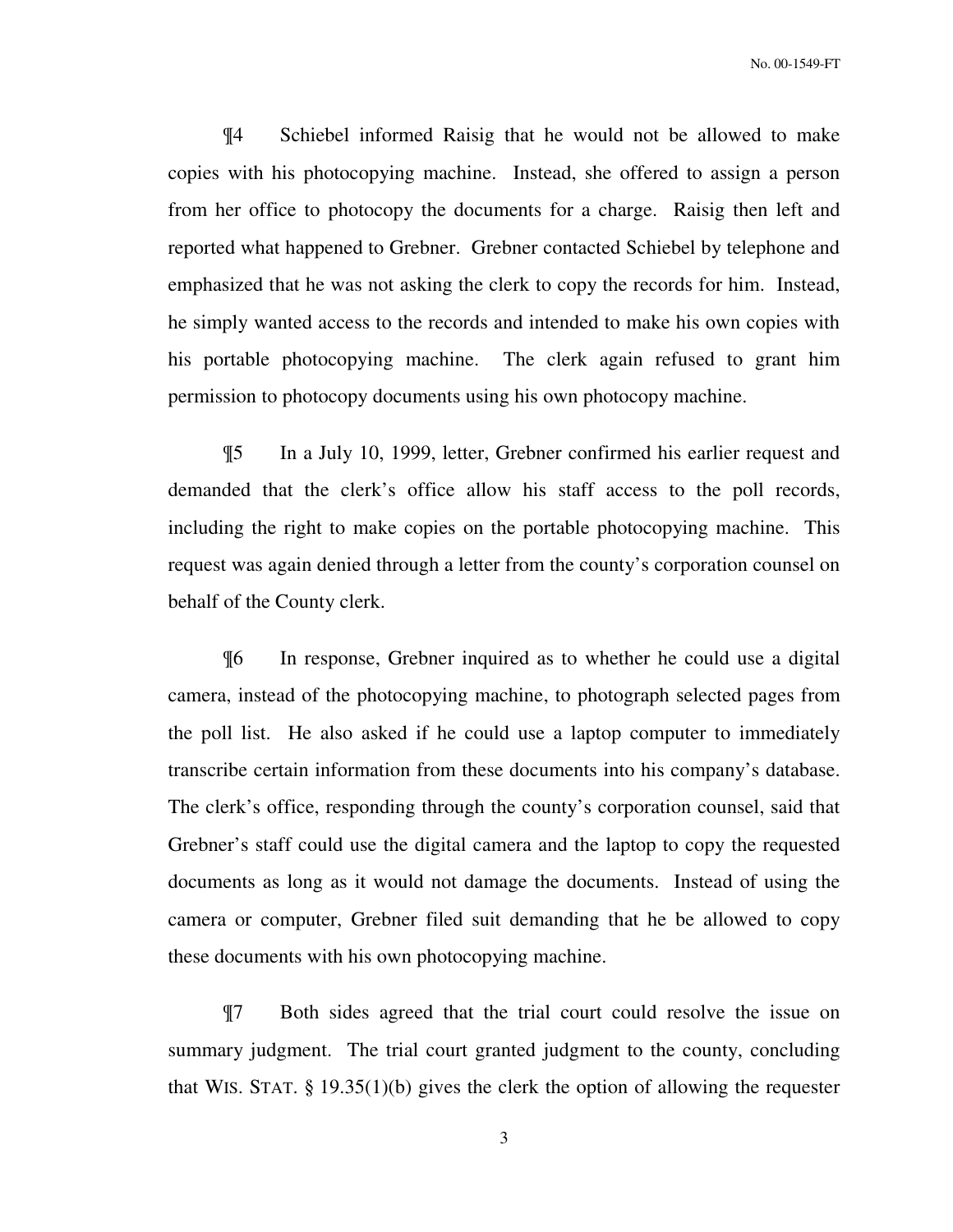No. 00-1549-FT

to copy the records with the requester's own equipment or providing the requester with a copy of the records. We agree.

 $\[\n\mathbb{R}$  To resolve this issue, we must interpret WIS. STAT. § 19.35(1)(b). Statutory interpretation is a question of law and is subject to our de novo review. *See Truttschel v. Martin*, 208 Wis. 2d 361, 364-65, 560 N.W.2d 315 (Ct. App. 1997). The goal of statutory interpretation is to ascertain the intent of the legislature, and to discern this intent we look first to the plain language of the statute. *See Anderson v. City of Milwaukee*, 208 Wis. 2d 18, 25, 559 N.W.2d 563 (1997). If the statute's language is clear, we look no further and simply apply the statute to the facts and circumstances before us. *See Jungbluth v. Hometown, Inc.*, 201 Wis. 2d 320, 327, 548 N.W.2d 519 (1996).

¶9 In light of the undisputed facts, we initially clarify what this case is not about. It is not about whether Grebner was denied access to the public records. Nor is it about whether Grebner was denied the right to copy the records. In both instances, it is undisputed that Grebner was granted access to the poll lists and had permission to copy the records with his own digital camera or transcribe the information with his laptop computer. Therefore, the sole issue is whether the requester can select his or her own equipment to copy the public records without the clerk's permission. The answer is no.

## ¶10 WISCONSIN STAT. § 19.35(1)(b) provides:

#### **Access to records; fees.**

….

 (b) Except as otherwise provided by law, any requester has a right to inspect a record and to make or receive a copy of a record which appears in written form. If a requester appears personally to request a copy of a record, the authority having custody of the record may, at its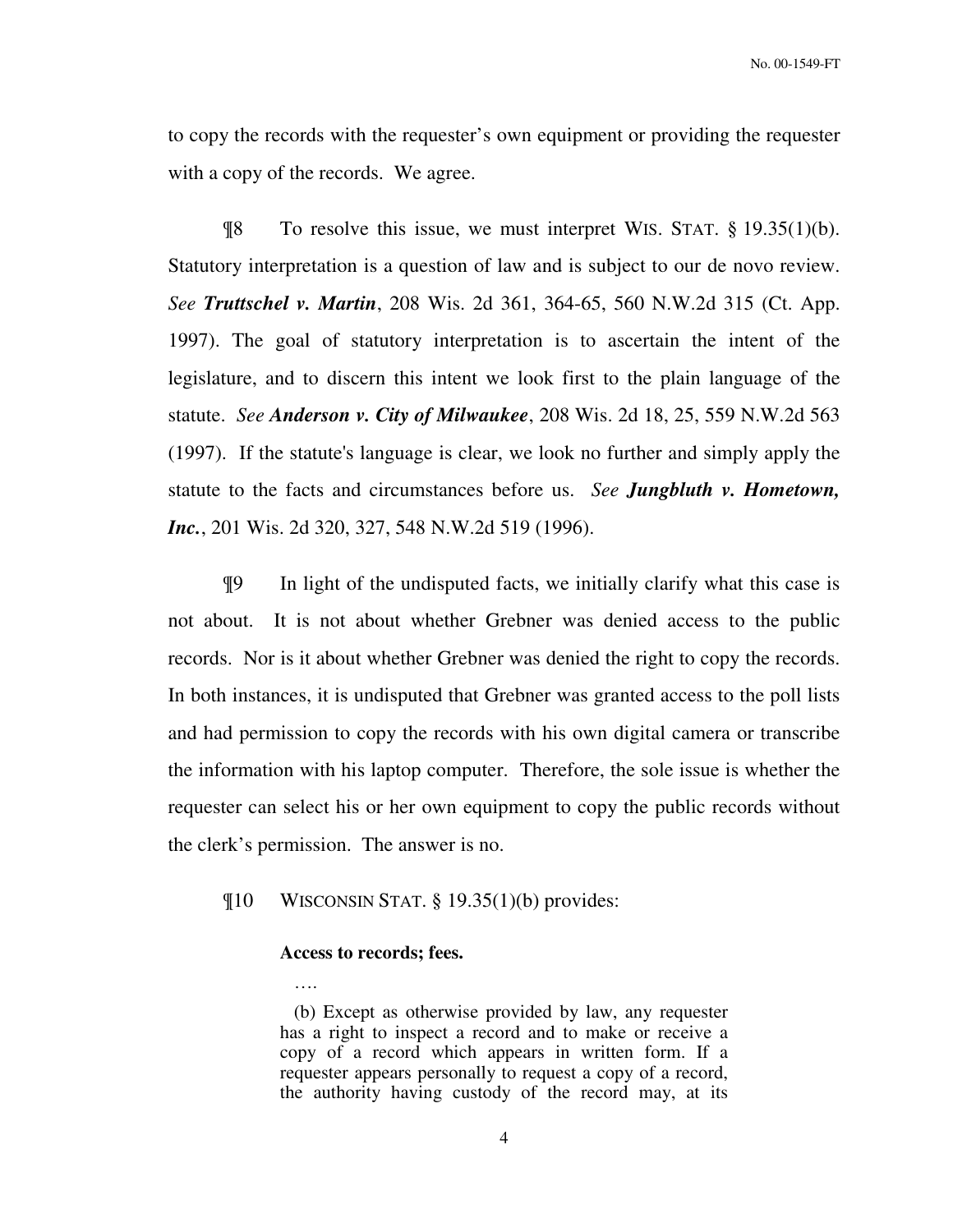option, permit the requester to photocopy the record or provide the requester with a copy substantially as readable as the original.

¶11 Grebner does not argue that this statute is ambiguous. Instead, he stresses that the statute does not apply in this instance because he did not request a copy of a record. He argues that under the first sentence of this subsection he has an undeniable right to make a copy of a record which appears in written form. However, his argument is an overly restrictive reading of the statute and ignores long-standing rules of statutory construction. When interpreting a statute, it must be read so every portion of the statute is given meaning. *Northwest Props. v. Outagamie County*, 223 Wis. 2d 483, 489, 589 N.W.2d 683 (Ct. App. 1998). The two sentences comprising subsec. (b) must be read together and harmonized. *See State v. Schaller*, 70 Wis. 2d 107, 110, 233 N.W.2d 416 (1975).

¶12 We agree with the County clerk that the only reasonable reading of the subsection is that a requester may make or receive a copy of the record subject to the terms and conditions set forth in the second sentence of the subsection. Under the second sentence, the custodian is given the option to either allow the requester to make a copy of the record or for the custodian to make a copy of the record. Importantly, the statute gives the custodian, not the requester, the option to choose how a record will be copied.

¶13 As the trial court correctly noted, this interpretation satisfies an important public policy concern. Schiebel, like other record custodians, has important administrative obligations. Like other custodians, the county clerks must keep the records in their possession in good condition and have them readily accessible. The custodians are obligated to preserve and protect the records under their custody while at the same time allowing the public the right to access and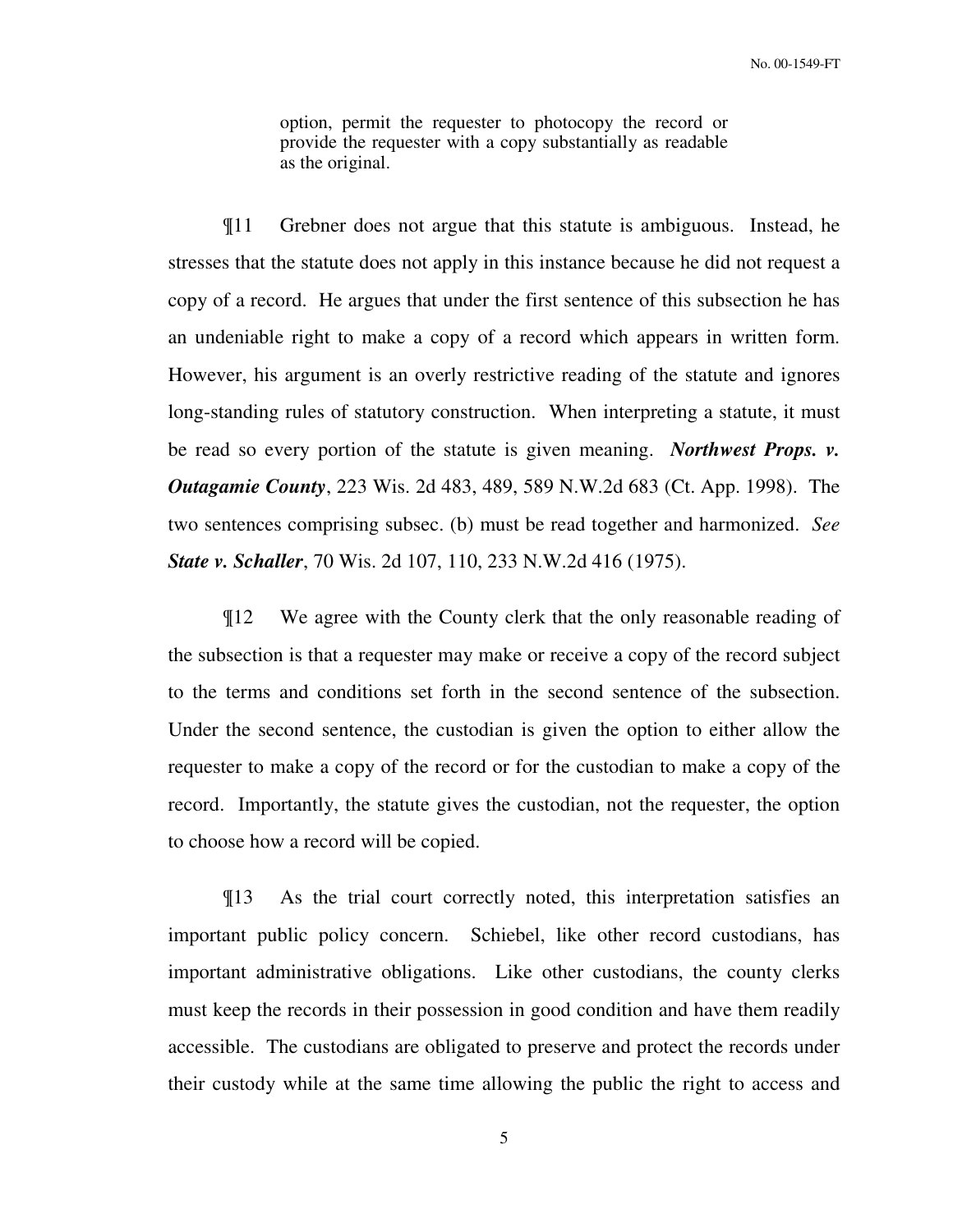copy these documents.<sup>2</sup> The legislature was obviously aware of these two public interests and struck a balance by giving the custodian the option to determine how the records are copied. WISCONSIN STAT. § 19.35 does not require the custodian to articulate or explain the reasons for his or her decision. Thus, the clerk has the option to not permit the requester to use his or her own equipment without entering into a debate over the adequacy of the requester's equipment or the likelihood that it will destroy the document.

¶14 Here, Schiebel exercised the option given to her by the legislature and was not required to allow the requester to dictate what equipment would be used to make the copies. In response to Grebner's request, she made reasonable arrangements to allow him to copy the poll lists with the digital camera, transcribe information into his laptop computer, or have copies made for him. She complied with the mandates of WIS. STAT. § 19.35 in that Grebner was allowed access to the public records and the right to obtain copies, either by using his own camera or having the clerk make copies. Because it is the custodian, not the requester, who has the option to determine how the public records are copied, the judgment is affirmed.

 $\overline{a}$ 

<sup>&</sup>lt;sup>2</sup> For example, WIS. STAT.  $\S 6.46$  provides a specific obligation for municipal clerks to preserve poll lists. This statute provides:

**Poll lists; copying.** Poll lists shall be preserved by the municipal clerk until destruction or other disposition is authorized under s. 7.23, and shall be open to public inspection. The municipal clerk shall furnish upon request to each candidate who has filed nomination papers for an office which represents at least part of the municipality one copy of the current poll list for those areas for which he or she is a candidate for a fee not to exceed the cost of reproduction. If a copying machine is not accessible, the clerk shall remove the lists from the office for the purposes of copying, and return them immediately thereafter.